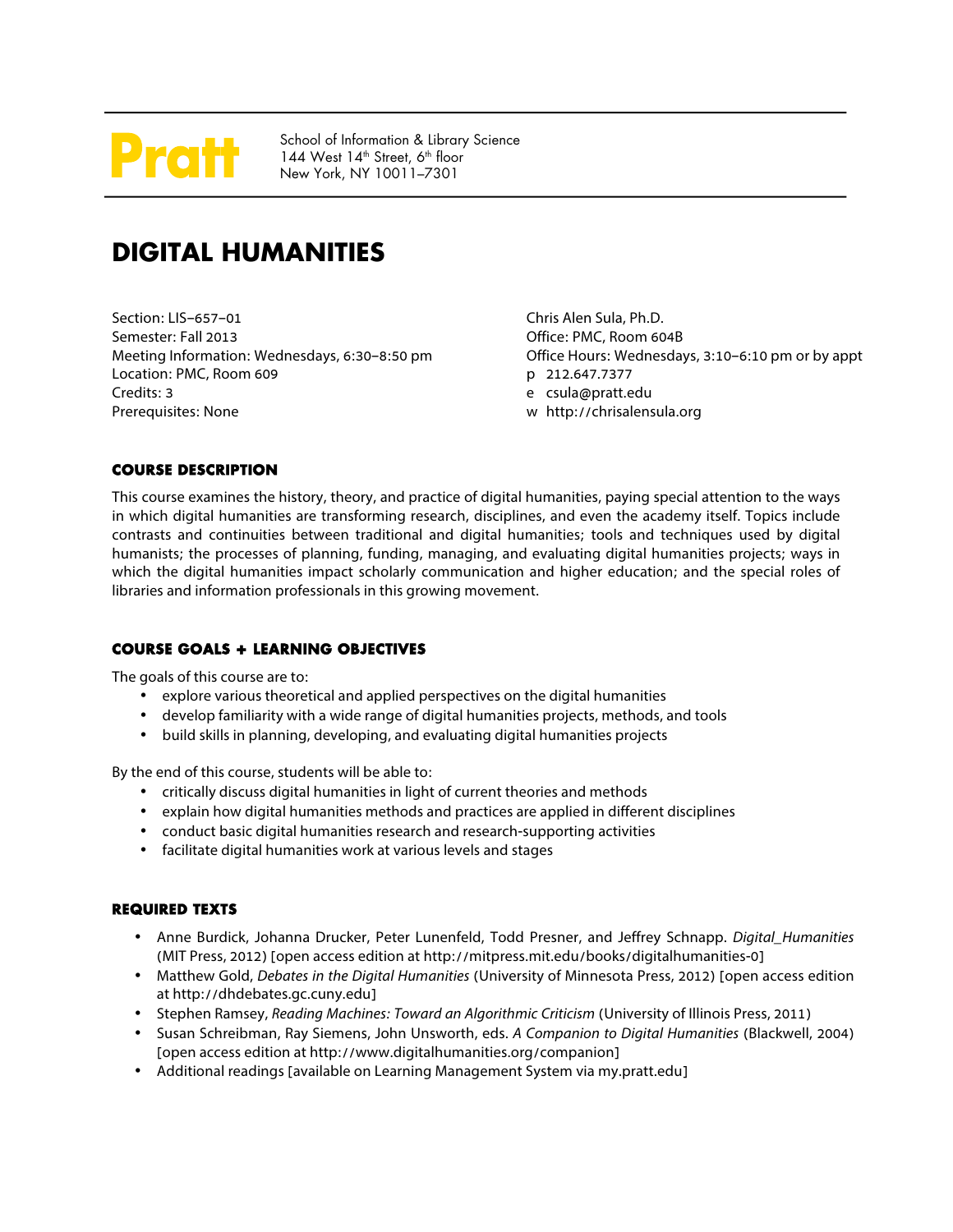#### **COURSE WEBSITE**

All students enrolled in the course have access to course materials on Pratt's Learning Management System (a Moodle installation) available at my.pratt.edu. Please make sure you know how to access LMS and use Moodle. Also, please note that LMS facilitates communication using Pratt e-mail only. If you do not use your Pratt account, please use webmail to forward your Pratt e-mail to an account that you do use.

#### **COURSE FORMAT**

This course is a survey of digital humanities, which includes presentations, lecture, and discussion. Each student is required to read the articles assigned on a weekly basis in advance of the session for which they are assigned. While the professor will clarify the main points of each session and address more advanced research material, the main portion of class will be devoted to discussion of the required readings for that week, as well as student work pertaining to those readings. Students will bring their own ideas, experience, and interpretations to class and will learn from contributing and hearing others.

### **COURSE REQUIREMENTS + ASSIGNMENTS**

Your grade in the course will be based on the following:

| Disciplinary presentation | 20% |
|---------------------------|-----|
| Twitter digest            | 20% |
| DHskillshare post         | 20% |
| Final project             | 40% |

#### **Disciplinary presentation (20%)**

Near the beginning of the semester, students will present digital humanities approaches within a particular discipline. Each student/pair will present on a different discipline and should reference several project examples.

#### **Twitter digest (for a 1-week period, 20%)**

Students will sign up to monitor digital humanities Twitter discussion for a one-week period (Sun–Sat) during the semester. Each student/pair will post a Monday morning digest that covers trending topics/ideas in the field, highlights new tools, explains an issue in greater depth, etc. all based on discussion during the previous week. Draft posts may be emailed to csula@pratt.edu by 5pm on Sunday for optional review.

#### **DHskillshare post (1 post/recording, 20%)**

Before Nov 27, each student will submit one new post to DHskillshare, an open access knowledge resource for digital humanists. This instructional post may be primarily written or recorded (video or audio) and it should do one or more of the following: teach beginners an important, useful, or interesting technology skill; explain how software/tools can be used for a specific purpose; present a template/recipe for a particular type of DH study; compare/review existing resources; explain the methodology behind a tool or technique; etc. All topics should be approved with the professor before work begins. Revisions may be required by Dec 11.

#### **Final project (40%)**

Students may complete a range of activities for their final projects including:

- working on an existing digital humanities project, accompanied by critical reflections on that work
- completing original research in the digital humanities, accompanied by critical reflections on that work
- creating a digital humanities project plan, typically in the form of a grant proposal, with reference to project design, implementation, evaluation, and preservation

• writing a research paper that reflects on the theory, methodology, or impact of the digital humanities. Any of these activities may be carried out individually or collectively; if collectively, students must submit a short statement (no more than 750 words) describing their individual contributions. All students will make a presentation in class in December, and the final version must incorporate theory and research in the digital humanities. Students should discuss potential projects with me during the semester and have an approved project description (max 250 word email) at least three weeks before their presentation date.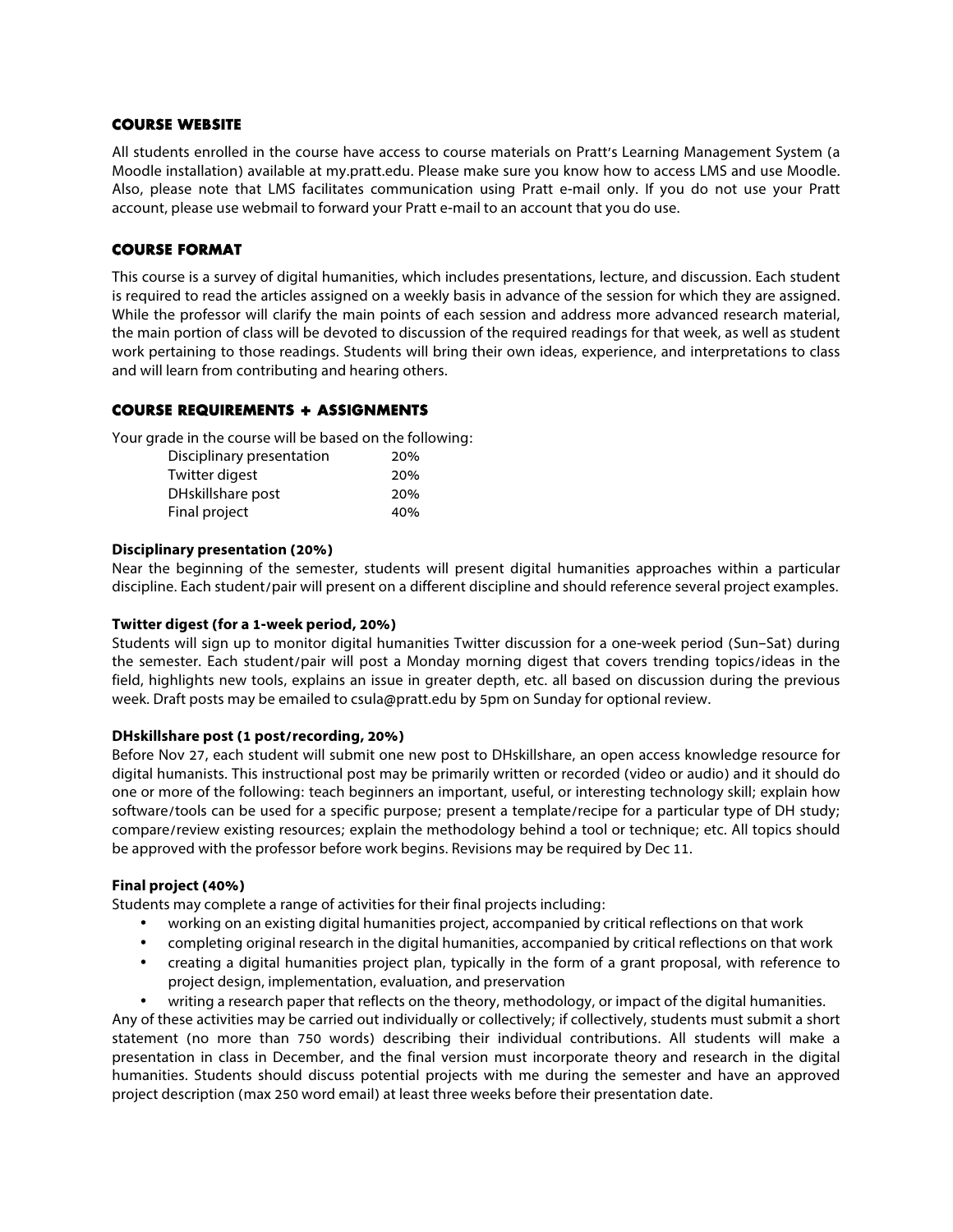#### **GRADING**

All graded assignments are due on the date indicated. All assignments will be graded on a rubric basis, with the criteria circulated in advance. Final grades will be awarded as follows:

- A sustained level of superior performance demonstrated in all areas of course requirements
- B consistent level of performance that is above average in a majority of the course requirements
- C performance that is generally average and course requirements are achieved
- D below average performance and achievement of the course requirements
- F accomplishment of the course requirements is not sufficient to receive a passing grade

Late work will not be accepted without prior approval by the professor. Students with health conditions or nofault hardships are strongly encouraged to notify the professor immediately to discuss their work plan.

# **E-PORTFOLIO**

Students entering the MSLIS degree program in fall 2012 are required to complete an eportfolio that is approved by their advisor before graduation. The eportfolio provides students with an opportunity to showcase their best work from SILS courses and an opportunity to demonstrate they have met the learning objectives of a MSLIS degree. Work completed for this course may be included in the eportfolio, esp. work satisfying bolded areas below. Students must demonstrate that their work jointly fulfills the following learning outcomes:

- **1. Students carry-out and apply research**
- **2. Students demonstrate excellent communication skills and create and convey content**
- **3. Students use information technology and digital tools effectively**
- **4. Students apply concepts related to use and users of information and user needs and perspectives**
- **5. Students perform within the framework of professional practice**

Detailed information on the learning outcomes, requirements and how to create your eportfolio is available from: http://www.pratt.edu/academics/information\_and\_library\_sciences/about\_sils/sils\_eportfolio/

# **POLICIES**

#### **Academic Integrity & Institute-Wide Policies**

Students are expected to adhere to the Academic Integrity Code and Judicial Process of the Pratt Institute. All infractions will be reported, and I am disposed to fail all violators for the entire course. Students must adhere to the Pratt Community Standards listed in the current Student Handbook.

#### **Disabilities**

Students who require special accommodations for disabilities must obtain clearance from the Office of Disability Services at the beginning of the semester. For further information, contact the Coordinator of Disability Services in the Office of the Vice President for Student Affairs at 718.636.3711.

#### **Missed Sessions and Incompletes**

If you miss a session, be sure that you complete the readings, consult your classmates or the professor about the discussion, and (as always) demonstrate your knowledge of previous readings in later sessions. Students with three or more absences for *any* reason will not receive an A in the course and, in accordance with Pratt Institute policy, may fail the course. The professor is generally allergic to incompletes. Students with health conditions or no-fault hardships are encouraged to notify the professor immediately and discuss options for work plan.

#### **Participation in Faculty Research**

Students taking this class may be asked to participate in faculty-sponsored research; all contributions will be appropriately credited.

#### **Revisions to the Syllabus**

While this syllabus provides a reliable framework for the course, including readings and assignments, it is subject to change pending notice in class and on the course website.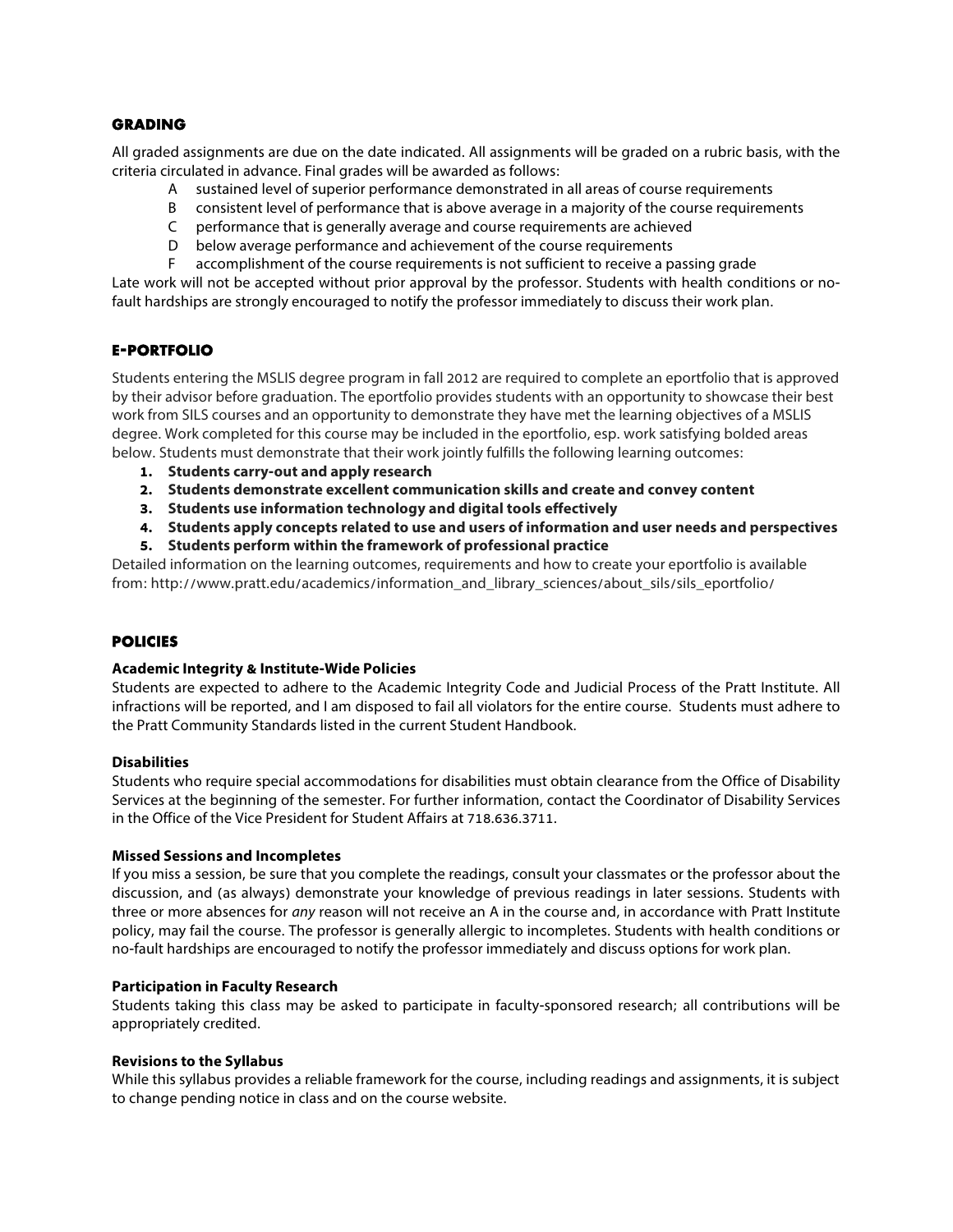# **COURSE SCHEDULE**

This is a tentative outline of topics, readings, and assignments. On occasion, I may add, delete, or substitute topics or readings. Changes will be announced in class and posted to LMS; no printed updates will be given.

| <b>WEEK</b>    | <b>DATE</b>  | TOPICS, READINGS, AND ASSIGNMENTS                                                                                                                                                                                                                                                                                                                                                                                                                                                                                                                      |
|----------------|--------------|--------------------------------------------------------------------------------------------------------------------------------------------------------------------------------------------------------------------------------------------------------------------------------------------------------------------------------------------------------------------------------------------------------------------------------------------------------------------------------------------------------------------------------------------------------|
|                |              | <b>INTRODUCTION</b>                                                                                                                                                                                                                                                                                                                                                                                                                                                                                                                                    |
| $\mathbf{1}$   | 8/28         | <b>Course Introduction</b><br>• Davidson, Cathy N. (2008). "Humanities 2.0: Promise, Perils, Predictions" PMLA<br>123(3): 707-17<br>• Burdick, Anne, et al. (2012). "Digital Humanities Fundamentals" in<br>Digital_Humanities, 122-23                                                                                                                                                                                                                                                                                                                 |
| $\overline{2}$ | 9/4          | <b>History and Theory of Digital Humanities</b><br>• Dalbello, Marija (2011). "A Genealogy of Digital Humanities" Journal of<br>Documentation 67(3): 480-506<br>• Burdick, Anne, et al. (2012). "Humanities to Digital Humanities" in<br>Digital_Humanities, 3-26<br>· Rieder, Bernhard and Theo Röhle (2012). "Digital Methods: Five Challenges" in<br>Understanding Digital Humanities, ed. David M. Berry. New York: Palgrave Macmillan,<br>$67 - 84$                                                                                               |
| 3<br>4         | 9/11<br>9/18 | <b>Digital Humanities in the Disciplines</b><br>Student presentations                                                                                                                                                                                                                                                                                                                                                                                                                                                                                  |
| 5              | 9/25         | The Culture of Digital Humanities<br>• Burdick, Anne, et al. (2012). "The Social Life of Digital Humanities" and<br>"Provocations" in Digital_Humanities, 73-120<br>• Kirschenbaum, Matthew (2011). "Digital Humanities As/ls a Tactical Term" in<br><b>Debates</b><br>• Liu, Alan (2011). "Where Is the Cultural Criticism in Digital Humanities" in Debates<br>• Galina, Isabel (2013). "Is There Anybody Out There? Building a Global Digital<br>Humanities Community." Lecture delivered at DH2013 Conference, University of<br>Nebraska, Lincoln. |
|                |              | <b>METHODS</b>                                                                                                                                                                                                                                                                                                                                                                                                                                                                                                                                         |
| 6              | 10/2         | <b>Text Analysis</b><br>• Ramsay, Stephen (2011). Reading Machines. Urbana, Ill.: University of Illinois Press.                                                                                                                                                                                                                                                                                                                                                                                                                                        |
| 7              | 10/9         | <b>Network Analysis</b><br>• Marsden, Peter V. (2011). "Survey Methods for Network Data" in Sage Handbook of<br>Social Network Analysis, eds. John Scott and Peter J. Carrington. London: Sage, 370-88<br>• Krempel, Lothar (2011). "Network Visualization" in ibid., 558-77                                                                                                                                                                                                                                                                           |
| 8              | 10/16        | <b>Geohumanities</b><br>• MacEachren, Alan M. and Menno-Jan Kraak (2001). "Research Challenges in<br>Geovisualization" Cartography and Geographic Information Science 28(1), 3-12<br>. Wood, Denis (2010). Rethinking the Power of Maps. New York: Guilford, Introduction                                                                                                                                                                                                                                                                              |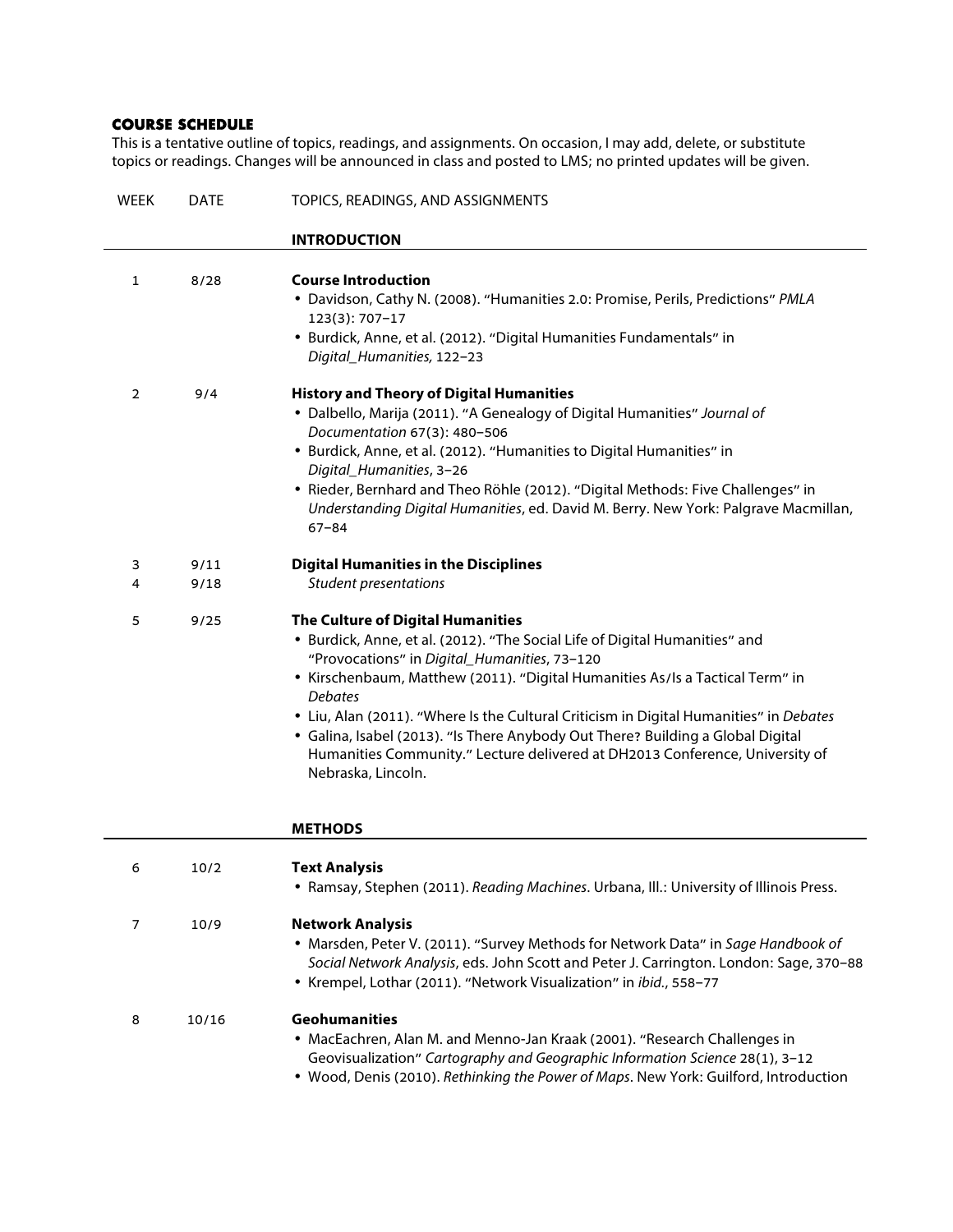|    |       | • Crampton, Jeremy W & John Krygier (2006). "An Introduction to Critical<br>Cartography" ACME: An International E-Journal for Critical Geographies 4 (1), 11-33<br>• Plewe, Brandon (2002). "The Nature of Uncertainty in Historical Geographic<br>Information" Transactions in GIS 6(4): 431-456                                                                                                                                                                                                                                                                                                                                                     |
|----|-------|-------------------------------------------------------------------------------------------------------------------------------------------------------------------------------------------------------------------------------------------------------------------------------------------------------------------------------------------------------------------------------------------------------------------------------------------------------------------------------------------------------------------------------------------------------------------------------------------------------------------------------------------------------|
|    |       | <b>IMPACT</b>                                                                                                                                                                                                                                                                                                                                                                                                                                                                                                                                                                                                                                         |
| 9  | 10/23 | <b>Digital Humanities and Libraries</b><br>• Kamada, Hitoshi (2010). "Digital Humanities: Roles for Libraries?" College & Research<br>Libraries News 71(9), 484-485<br>• Sula, Chris Alen (2013). "Digital Humanities and Libraries: A Conceptual Model"<br>Journal of Library Administration 53(1): 10-26<br>• Posner, Miriam (2013). "No Half Measures: Overcoming Common Challenges to<br>Doing Digital Humanities in the Library" Journal of Library Administration 53(1): 43-<br>52<br>• Vandegrift, Micah and Stewart Varner (2013). "Evolving in Common: Creating<br>Mutually Supportive Relationships Between Libraries and the Digital       |
|    |       | Humanities." Journal of Library Administration 53(1): 67-78.                                                                                                                                                                                                                                                                                                                                                                                                                                                                                                                                                                                          |
| 10 | 10/30 | <b>Higher Education and Scholarly Communication</b><br>• Mowitt, John (2012). "The Humanities and the University in Ruins" Lateral 1<br>http://lateral.culturalstudiesassociation.org/issue1/content/mowitt.html<br>• Waltzer, Luke (2012). "Digital Humanities and the 'Ugly-Stepchildren' of American<br>Higher Education" in Debates<br>• Burdick, Anne, et al. (2012). "Emerging Methods and Genres" in Digital_Humanities, 29-<br>60<br>• Fitzpatrick, Kathleen (2012). "Beyond Metrics: Community Authorization and Open Peer<br>Review" in Debates<br>• Jensen, Michael (2007). "Authority 3.0" Journal of Scholarly Publishing 39(1): 297-307 |
| 11 | 11/6  | <b>Teaching and Pedagogy</b><br>• Brier, Steve (2012). "Where's the Pedagogy? The Role of Teaching and Learning in<br>the Digital Humanities" in Debates #22<br>• Davidson, Cathy (2012). "Why We Need a 4th R: Reading, wRiting, aRithmetic,<br>algoRithms" DMLcentral<br>• Leon, Sharon (2010). "21st Century Public History," [bracket]. [blog].<br><b>PROJECT MANAGEMENT</b>                                                                                                                                                                                                                                                                      |
| 12 | 11/13 | <b>Planning, Funding, and Digital Preservation</b><br>• Burdick, Anne, et al. (2012). "The Project as Basic Unit" in Digital_Humanities, 124-25<br>• Pitti, Daniel (2004). "Designing Sustainable Projects and Publications" in Companion<br>• Price, Kenneth (2009). "Edition, Project, Database, Archive, Thematic Research<br>Collection: What's in a Name?" Digital Humanities Quarterly 3(3)<br>• Smith, Abby (2004). "Preservation" in Companion                                                                                                                                                                                                |
| 13 | 11/20 | <b>Evaluation &amp; Usability</b><br>• Burdick, Anne, et al. (2012). "How to Evaluate Digital Scholarship" in                                                                                                                                                                                                                                                                                                                                                                                                                                                                                                                                         |

*Digital\_Humanities*, 128–29 • Oxford Internet Institute, "Usage and Impact Study of JISC‐Funded Phase 1 Digitisation Projects & the Toolkit for the Impact of Digitised Scholarly Resources (TIDSR)"